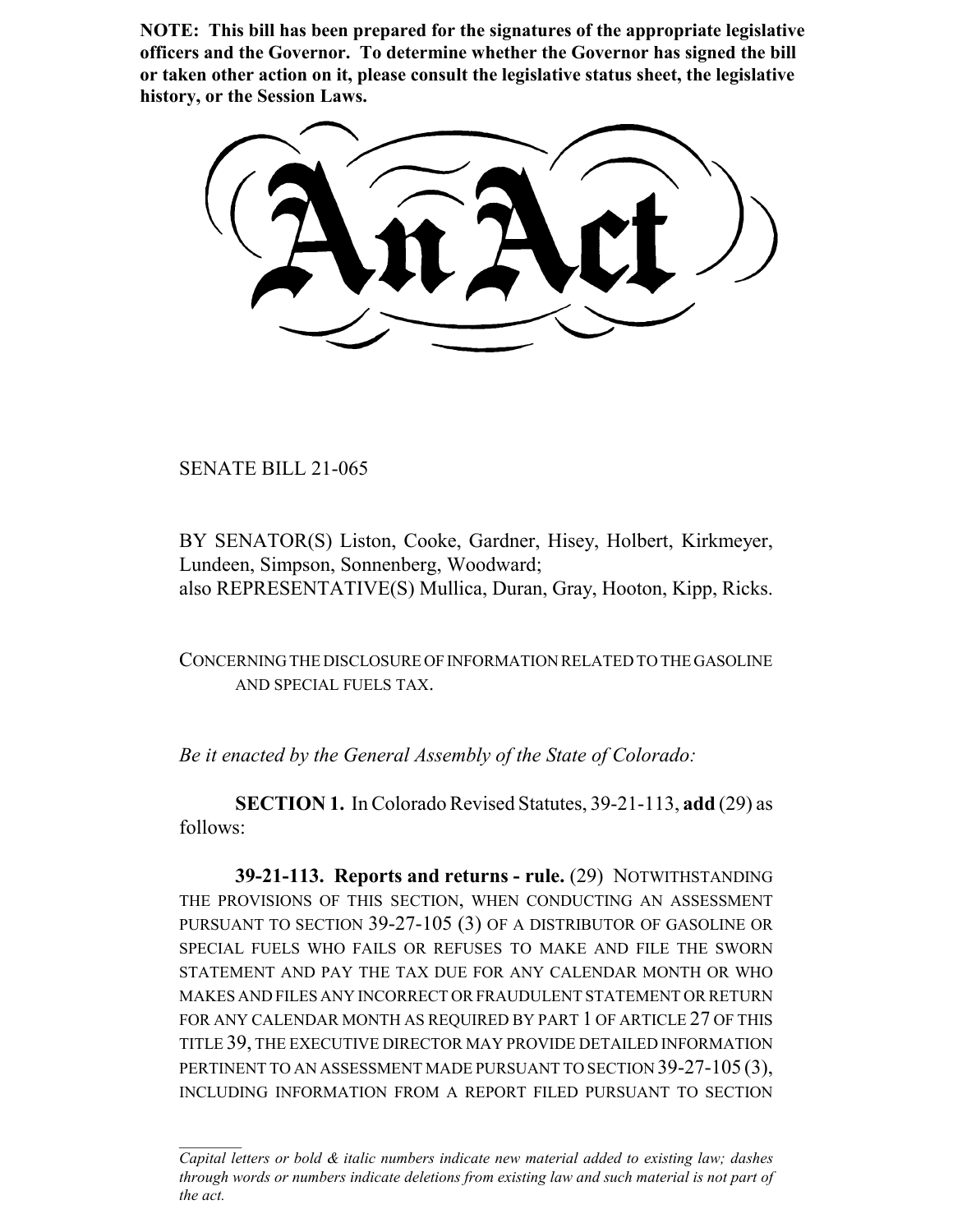39-27-105(1), TO TAXPAYERS WITH CASES INVOLVING COMMON OR RELATED ISSUES OF FACT OR LAW. PERSONS WHO RECEIVE TAXPAYER INFORMATION PURSUANT TO THIS SUBSECTION (29) ARE SUBJECT TO THE PROVISIONS OF THIS SECTION, INCLUDING THE LIMITATIONS IN SUBSECTION (4) OF THIS SECTION AND THE PENALTIES IN SUBSECTION (6) OF THIS SECTION REGARDING DISCLOSURE OF TAXPAYER INFORMATION.

**SECTION 2.** In Colorado Revised Statutes, 39-27-110, **add** (7) as follows:

**39-27-110. Inspection of records.** (7) UPON WRITTEN REQUEST BY A LOCAL GOVERNMENT OFFICIAL CONDUCTING INFORMATION GATHERING OR AN OFFICIAL INVESTIGATION RELATED TO AN ALLEGED VIOLATION OF THIS PART 1, A DISTRIBUTOR SHALL DISCLOSE TO A LOCAL GOVERNMENT OFFICIAL ANY BOOKS, PAPERS, OR RECORDS REQUIRED TO BE MAINTAINED BY THIS SECTION.ANY INFORMATION DISCLOSED PURSUANT TO THIS SUBSECTION (7) SHALL BE CONFIDENTIAL AND ANY PERSON DIVULGING THE INFORMATION, EXCEPT AS SUCH DISCLOSURE MAY BE RENDERED NECESSARY BY LAW, SHALL BE SUBJECT TO PENALTIES PROVIDED IN THIS PART 1.

**SECTION 3. Act subject to petition - effective date.** This act takes effect at 12:01 a.m. on the day following the expiration of the ninety-day period after final adjournment of the general assembly; except that, if a referendum petition is filed pursuant to section 1 (3) of article V of the state constitution against this act or an item, section, or part of this act within such period, then the act, item, section, or part will not take effect unless approved by the people at the general election to be held in